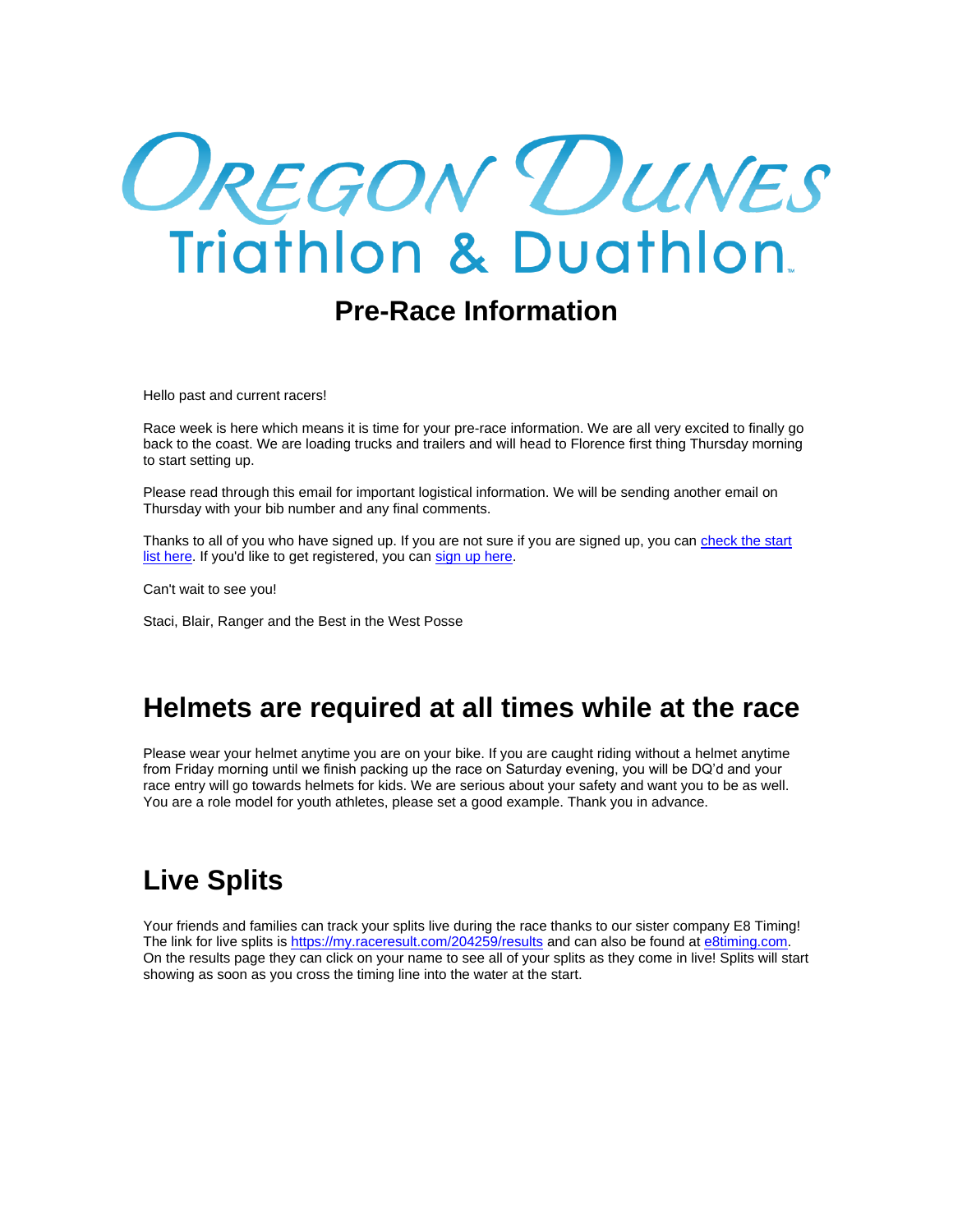## **Packet Pick Up**

You must show ID. See details below.

[Click here for location and directions.](http://rsulink.oregondunestriathlon.com/ls/click?upn=0UzMzvyTnCa2GVydbsBVOvcTSQs1XrCIRFwTX0L2QZWn38NoQXyoo0oWiaHWN7EqGgBsnMLqgYQ6Ip8-2FKFM-2FLn6bH-2FXRnSTBWBzLjpVUO8Q-3DHRYo_zEQxMPzMSv6wULMvb-2Bb0tSp0RuwqXgjKYhKXnoO4bWxIdfev41eJrvJ9zQwtYMhp-2FCR955etMSmGBGtsdIOsJrTE0DHKBCKSONwNCNIAk85MjXhqjOOUWEYazQbicqKcmlkjCNmba-2BYMD2sDgTaYdYNehKKDYI5kgs0ZNBbACf1-2BSiSAABlN0NbMl7q1ssasK8TYucPTRRzZCVOlMEQbAQ-3D-3D)

You can pick up your race packet on Friday from 5pm-7pm or on Saturday from 6:30am-7:45am for the Olympic courses and from 6:30am-8:45am for the Sprint Races.

#### *Friday 5pm-7pm*

East Woahink Park - This is the site of the start and transition area.

#### *Saturday 6:30am*

Race day packet pick up is located at the transition area at East Woahink Park. If you plan to pick up on Saturday, please give yourself ample time as the lines can be long and we don't want you to feel rushed.

#### **PHOTO IDENTIFICATION REQUIRED**

Everyone MUST show a photo ID during packet pick up. This is a USAT rule. A parent or legal guardian with a photo ID must accompany youth (under 18) athletes. You cannot pick up another racers packet, this includes relay teams. Each relay member must pick up his or her packet individually. Packets will include your bib number, helmet number, bike number, cap, timing chip, and shirt.

#### **RACE BRIEFING AND Q&A SESSION**

There will be a race briefing on Friday evening at 6pm at packet pick up. There will also be a race announcements on Saturday morning at the start area at 8:45am for the Olympic races and at 8:45am for the sprint races. Question time will be limited on race day, so if you find yourself with questions, please try to make it on Friday.

## **Schedule and Start Times**

6:30am Packet pick up and transition open

8:10am Olympic Triathlon Men and Aqua Bike Men 8:13am Olympic Triathlon Women and Aqua Bike Women 8:30am All Olympic Duathlon\* 8:30am All Olympic Paddle Tri 9:00am All Sprint Paddle Tri 9:00am Sprint Triathlon Men and Aqua Bike Men 9:03am Sprint Triathlon Women, Aqua Bike Women 9:10am All Sprint Duathlon\*

11:00 AM Sprint Awards 11:15 AM Bike Course Cutoff 12:00 PM Olympic Awards 1:00 PM Run Course Cutoff

*\*The duathlon starts with the bike and will be a time trial style start. Athletes will be sent off every 5 seconds from the transition area.*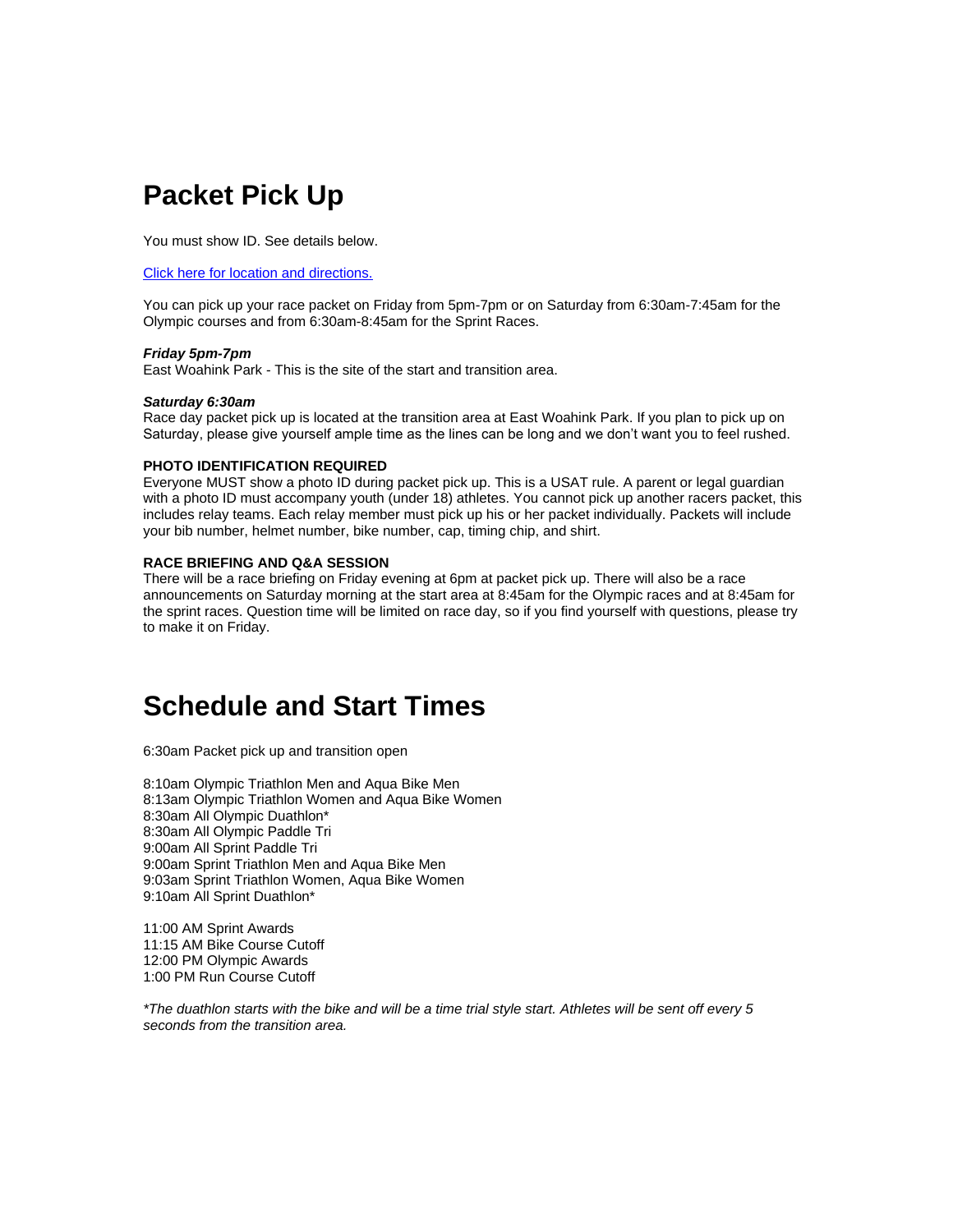## **Parking**

#### [Parking Map](http://rsulink.oregondunestriathlon.com/ls/click?upn=0UzMzvyTnCa2GVydbsBVOvcTSQs1XrCIRFwTX0L2QZV6Kg-2FqNxTJpsVPzBvrgLNqR4KZYgDHom4wxtfSG9fRT-2BEo95BzEFWEheMhyZwhxjo-3D5zxk_zEQxMPzMSv6wULMvb-2Bb0tSp0RuwqXgjKYhKXnoO4bWxIdfev41eJrvJ9zQwtYMhpMjgQGtc4op4pTDqUho-2F9N0Ha2YD1jvVsTPIx3amjKQBT7-2FJ3seYRqVunoqLMnIHJua-2BBtUfyd7wOyGz-2FCsRJaLz8RKwwUkER2ib6oQZg8dbLLd42XJrILFO0Pi4CH-2FRUMRgnIr6sLYUCGS-2BpxOMzOw-3D-3D)

Parking is available at the East Woahink boat launch (start/transition) and near the finish line in Honeyman State Park at the Cleawox Lake day use area.

East Woahink parking lot will be closed to public entry and exit for the duration of the bike portion of the race. Cars will not be allowed to enter or leave Woahink parking area from 8am until approximately 11am or when the bike course clears. There is a pedestrian bridge for safe crossing of highway 101. Please use this if you are riding or walking from Honeyman to Woahink. There will also be a shuttle that you can ride from any parking area to and from the finish area. See below.

We suggest arriving at the site a minimum of one hour prior to your race's start, in order to get bodymarked, set up in the transition area, warm up, etc. If you plan to park at the finish or if you are camping in the park and are riding over, please give yourself a little more time.

## **Shuttle**

A shuttle will be running between the finish line, parking areas and the start from 6:45am to 8:50am and will resume at approximately 10am. Expected pick-up times are every 15-20 minutes. Bikes are not allowed on the shuttles. Spectators are welcome to park at the finish area and ride the shuttle back and forth to cheer at the swim, TA and parts of the run and the finish. The shuttle will run until 30 minutes after the awards ceremony.

No pedestrian traffic is allowed on Canary road from 8am until the run course is clear (~12pm). Anyone wishing to move between the start and finish MUST take the provided shuttle. This is for the safety of you, your spectators, and the runners. Please help us keep our permits and follow this rule.

## **Bag Check**

*Transfer your warm clothes from start to finish!*

Bag check will be available at the start at the registration area. If you'd like to drop off some warm clothes to have waiting for you at the finish, drop those items off at registration before you start. We will take all dropped bags over to the finish so you can have a jacket etc waiting for you!

# **Transition Area**

The transition area (TA) opens at 6:30am on Saturday and is located in the East Woahink Lake boat ramp parking lot.

Your transition spot is designated by your race number. Please rack your bike in the appropriate spot. Bikes should be racked in alternating directions, and should be close together. Your gear and your bike should be on the same side as your number and your bike should be centered on your number. Transition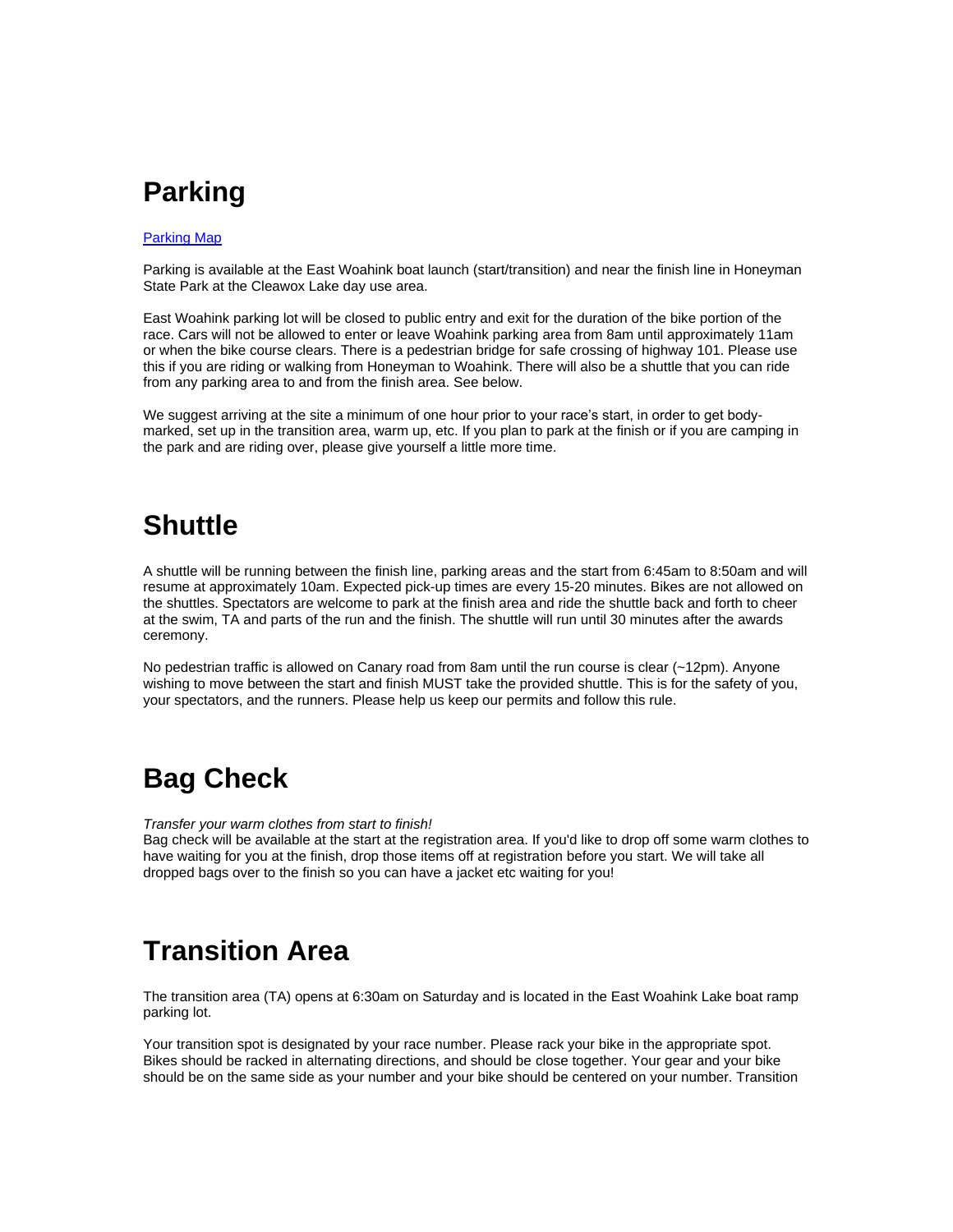area volunteers will help you rack your bike if you have any questions.

Upon arriving at the event, body marking will take place at the entrance to transition. You must have your bike numbers on your bike and be body marked before entering transition. This is for bike security. At this time, you will also pick up your timing chip.

Mount/Dismount Area: You are not permitted to ride your bike in the transition area. There is a mount and dismount area outside of the bike in and bike out.

Please adhere to the following T.A. rules:

- \* No glass
- \* No riding
- \* No spectators. Please do not encourage friends or family to enter the T.A.
- \* Please pick up after yourself. Please put your garbage in the trash cans and help us "Leave No Trace."

Please remove your gear promptly after awards. The bike you take in and out of the transition must have a matching bib number to the bib number on your person. Make sure your bike has your bib number on before taking it in, and please don't take it off your bike until you leave the transition area.

## **Swim**

Athletes will be allowed in the water beginning at 7:30am for the Olympic race and 8:30am for the Sprint race. The sprint course is one loop. The Olympic course is two loops with a short run on the boat ramp around the dock and back into the water between loops.

#### **WATER TEMPERATURE**

Water temperature was 62 degrees in 2019. We expect it to be about the same, but will get you an update as soon as we get to the lake. We will send the temperature in our email on Thursday. Please plan to wear a wet suit. Booties and neoprene caps are allowed; gloves or fins of any kind are not.

#### **WETSUIT RENTALS**

If you reserved a wetsuit during registration, your wetsuit will be available at packet pick up.

#### **THE WEATHER**

It can be chilly on the coast and the forecast has a slight chance of rain. If you would like to change completely out of your wet swimwear, we will have two single user changing tents for those of any gender identity. After the swim, grab your gear from your TA spot and head into the tent to get changed. Please 'knock' before entering. The changing tents can also be utilized before and after the race. Again, there will be a bag check available at the start to send your warm clothes over to the finish for when you get done.

## **Bike**

Please ride to the right, in the bike lane whenever possible. The road is not closed to traffic, so please be safe and ride to the right.

This is a hilly bike course with some fast sharp turns. If you see a "slow down" sign, please SLOW DOWN. On the Olympic course there is also a railroad track crossing. You'll see it on the way out as you climb up hill, but on the way down the tracks are on a somewhat blind corner. We have "slow down" signs there as well.

Course markings are green with a black arrow for the Sprint.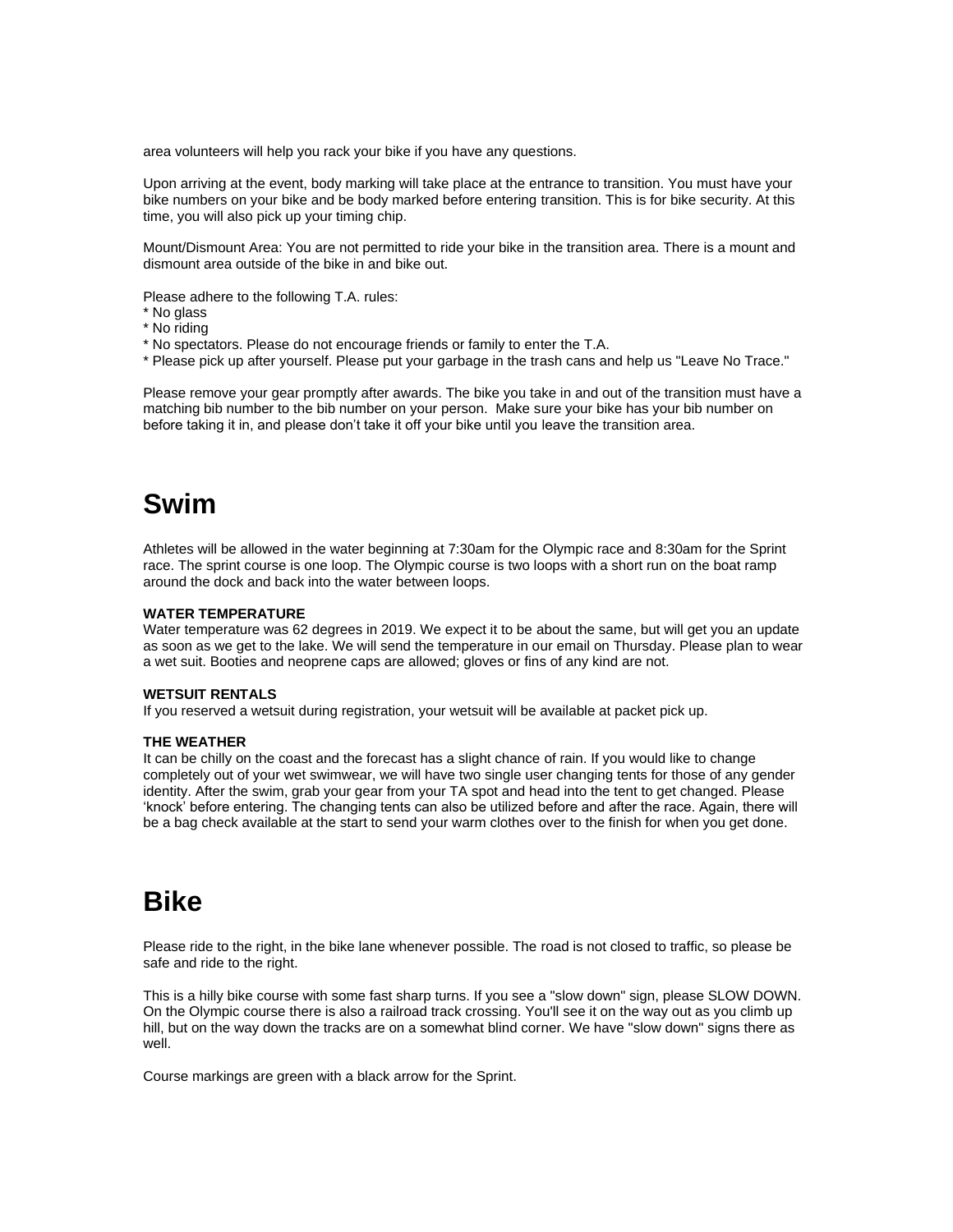Course markings are orange with a white arrow for the Olympic.

You will see 2 arrows before any turn and 1 confirmation straight after that turn to let you know you made the correct turn.

There is one course split. That course split is at mile 9. The sprint turns left and returns to transition. The Olympic turns right and continues on. We have 2ft signs on barricades in addition to the other course markings. Please be alert and make the correct turn for your race.



## **Run - New Olympic Course**

This is a hilly cross country/trail style run course. There are all kinds of surfaces, grass, trail, pavement and sand. Don't wear your pristine white shoes, they will get dirty. The run course is marked with orange flags, various types of cones, chalk, arrows and ribbon.

The sprint races start at transition with a cross country grass section, into the trails, then on and off trails and pavement all the way to the sand dune finish.

**2022 Olympic update**: If you have raced with us before, the Olympic course previously did 2 laps of the sprint course with a super steep hill in the middle. For 2022, we have re-designed the course. The first half of the 10k is on pavement and is an out and back up Canary road. Upon returning to the park, the course then follows the same cross country/trail route as the 5k.

**IMPORTANT:** The course split is right when you leave transition. Sprint athletes will go right, Olympic athletes will go left. When Olympic athletes return to the park and transition, you'll go straight to follow the route the sprint racers took. We have a volunteer at the split, but don't let race brain get in your way! Keep your head up and pay attention to the course splits.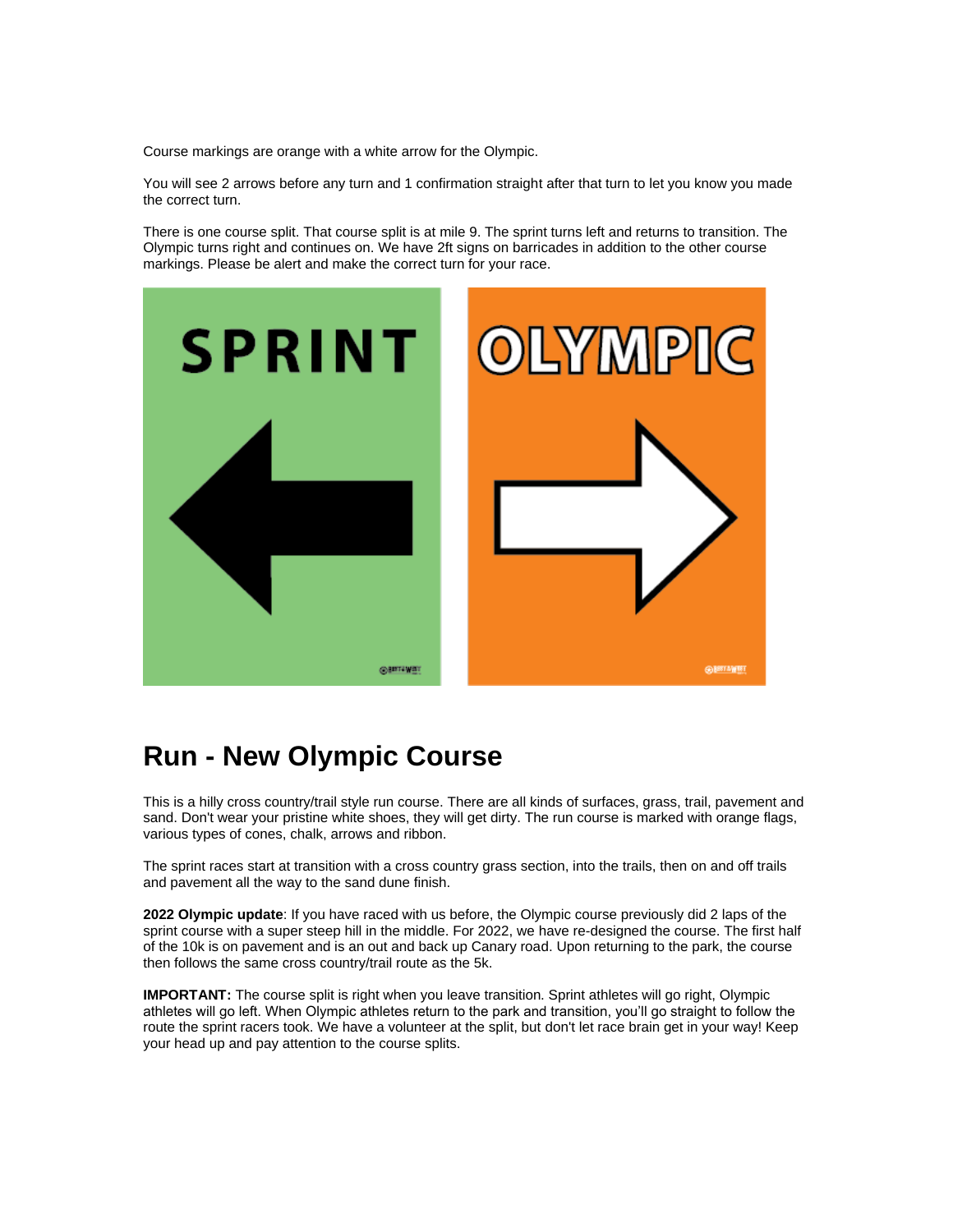## **Aid Stations**

Water and Heed sports drink will be available at all aid stations.

Bike – There is an aid station at mile 17 of the Olympic course. There will not be an aid station on the sprint bike course.

Run- There are two aid stations for the sprint course: one at the start of the run, one at mile 2. For the Olympic course, you will pass the aid stations at the start of the run, mile 3 and mile 5.

## **Aqua Bike**

Aqua bikers will start with the triathletes in the water. You'll swim then bike. When you finish the bike ride, you will dismount and enter transition. Once you are in transition, your time will stop. We will have medals for you there, but also encourage you to shuttle over to the finish to take on the dune for your finisher picture and to get in on the party!

# **Paddle Tri**

You'll follow the same course as the swimmers do. Lifejackets are required to be worn for the paddle portion.

When you finish paddling, bring your kayak or SUP out of the water on the right side of the boat ramp. You only need to get your boat about 10ft up from the water, then you can run into transition. We will bring your boat to transition for you once the swim clears and you can pick it up when you get your bike at the end of the race.

## **Relays**

You will receive one timing chip at packet pick up. Your swimmer (tri/aqua bike relays) or biker (du relays) should start with the chip on their left ankle. The timing chip is your baton for the race. The relay tag zone is at the bike rack in transition. Each time you switch racers at transition, you will need to pass along the timing chip to the next racers' left ankle. We encourage all relay team members to take on the dune together. The non-runners can even start half way up the dune by waiting for the runner near the top.

# **Post Race Food**

After the race, at the base of the dune, we will have tacos from Game Thyme food truck. You'll get two tacos on us and more are available for purchase.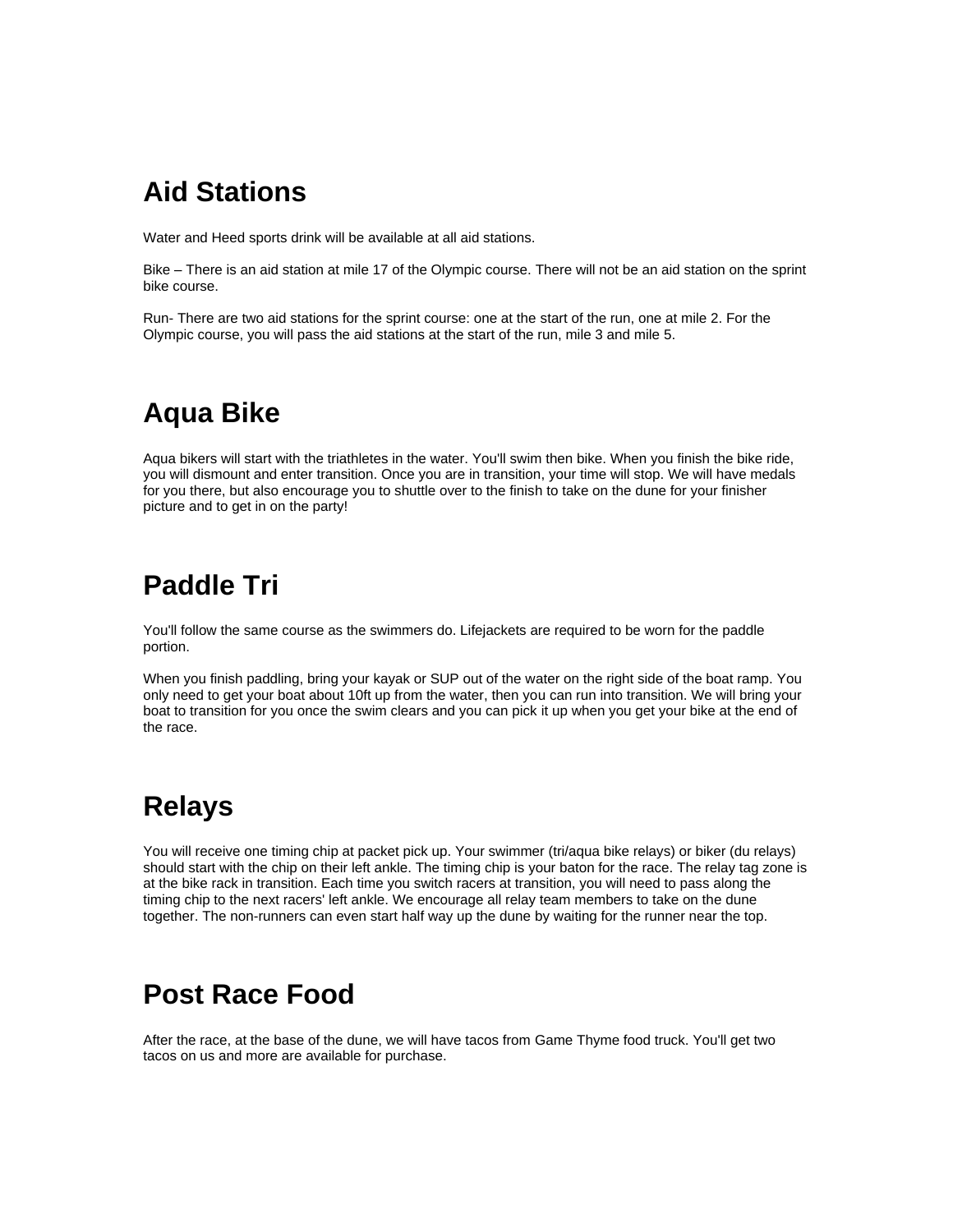## **Race Photos**

We believe in free race photos! That's why, after the race, we will post all of our pictures to [TriSignUp](http://rsulink.oregondunestriathlon.com/ls/click?upn=0UzMzvyTnCa2GVydbsBVOsOioYEiOOkW-2F4kLrwjQgNHPvaLXc4r8-2B0jccMt9n0yinh-2BU37UtVWU7Ezn0V6ZLD-2Bj-2BRTu5t8DjE9JmarHuKqvTqlVwzVk7DQFxVpW-2Be5zAAxBoGyx0iXChQf5zFw0oYeErFsUsqNuZo4klGk3LOn6ws346KxjXqAnqt-2ByKYcdjOfqZ_zEQxMPzMSv6wULMvb-2Bb0tSp0RuwqXgjKYhKXnoO4bWxIdfev41eJrvJ9zQwtYMhp7CTe5vETUXz6wU2zbpPE22XgnOVCus7Hbdb-2Fj3Er-2FJNIcxGDMIx4f-2FOLf-2FKy0UOLqGTaUzNXKzjW4wy7OxcwWrioG9LschRdaMFb7imwlOVgurKWR-2BgI-2FfSsitBDMW-2F4S-2FqZV3YtTv8cE9w-2FUROIpw-3D-3D) for your viewing and sharing pleasure. If you see a camera, don't forget to smile! We will have photography at the start of the bike and at the finish.

## **Volunteer Opportunities**

We need more volunteers to help with this event. We have positions in transition, on the bike and run course and other locations. If you have friends or family who would like to volunteer, please have them come to the start and check into volunteer on Friday or Saturday.

## **Rules**

This is a USAT sanctioned event and athletes should abide by all USAT rules.

Some rule reminders:

\* NO HEADPHONES. Headphones (iPods, etc.) are not permitted at any time during the race. This is for your safety and is a USAT rule.

\* All bikes must have bar end caps.

\* There is no drafting on the bike course. Please keep 3 bike lengths between you and the next person.

- (This is approximately the distance between two yellow dash lines on any road.)
- \* Fixed gear bikes are prohibited and may not be used.
- \* Your helmet must be worn and buckled at all times during the cycling portion of the race.
- \* Time penalties or disqualifications will be accessed if rules are broken.

[For full USAT rules, click here.](http://rsulink.oregondunestriathlon.com/ls/click?upn=0UzMzvyTnCa2GVydbsBVOk1puxHi2cAo4BsEWlk8pMk6wHaoCcRUH3F-2FyUexkfrDw9Ct8mmdFAGsn5cw2OfNgVcxwQY53W-2FDtcN6mG9zuzNDZnywq7W8PFtSTc5x-2Fdk3jJ2J_zEQxMPzMSv6wULMvb-2Bb0tSp0RuwqXgjKYhKXnoO4bWxIdfev41eJrvJ9zQwtYMhpv-2Bm8zFmNLNqSUUt-2Bd5MMNqjaVR1butAHSmDmyz4pAxS1ar85oyEuZzsXxNYyyt-2Bi1ldFVLeSRrXZEdorXoTk8G3p3f7p-2BUALzSnnsGwvnULN3q96VtJ4LTmvqlG5dQeid8MR6vv-2FD0n1LmHjlA5a7A-3D-3D)

## **Results and Awards**

An awards ceremony will be held on Saturday after the majority of participants have finished, once we have the final age group finisher data. We expect to hold awards at about 11am for the Sprint races and 12pm for the Olympic races at the finish area.

[Awards categories are available here.](http://rsulink.oregondunestriathlon.com/ls/click?upn=0UzMzvyTnCa2GVydbsBVOvcTSQs1XrCIRFwTX0L2QZVLsat6mS9qChlGLwWDio83ebKsI6ujs-2BQ5Xs3148q0GuWOxtXJSu-2FgR25ZN-2BR6yrs-3DRWca_zEQxMPzMSv6wULMvb-2Bb0tSp0RuwqXgjKYhKXnoO4bWxIdfev41eJrvJ9zQwtYMhpUiV52aTQhLaxYtpThmxQmcQ7B7Xg5rvlNFOChnGjXNKW1UuXECabSmjiZD-2FzY0TYC1f14m-2BwldF73bi9tgnHO-2BAjSpQZKB1azkK-2FRbfliYDzpWGQVPXUrcxq5Fkw9obsDpK9Xw9PikEW-2F09OLXJpBA-3D-3D)

Here is the link again for live splits: [https://my.raceresult.com/204259/results](http://rsulink.oregondunestriathlon.com/ls/click?upn=0UzMzvyTnCa2GVydbsBVOpAxmLu6LRlr1fm9VoRaS3twdKiBkGswhuvjTOvt2Y8okArNFORK3AC-2FqJz-2BbTxNLg-3D-3DhVfF_zEQxMPzMSv6wULMvb-2Bb0tSp0RuwqXgjKYhKXnoO4bWxIdfev41eJrvJ9zQwtYMhpKuq0Nd0CKv5-2BP1FFP7fwoPn-2BXeg-2BdHsTsy4FurJGGhjJ-2BDun4osyVYHU7ONQM3MnwrBPLDc89KRifaedYSjT2q9693CfEh5efNYuV4PO6giIXaHbzb3eDsV0fGBFpAWvYQFxla7oWw5LPAsVqbiPxw-3D-3D)

## **First Time Triathletes**